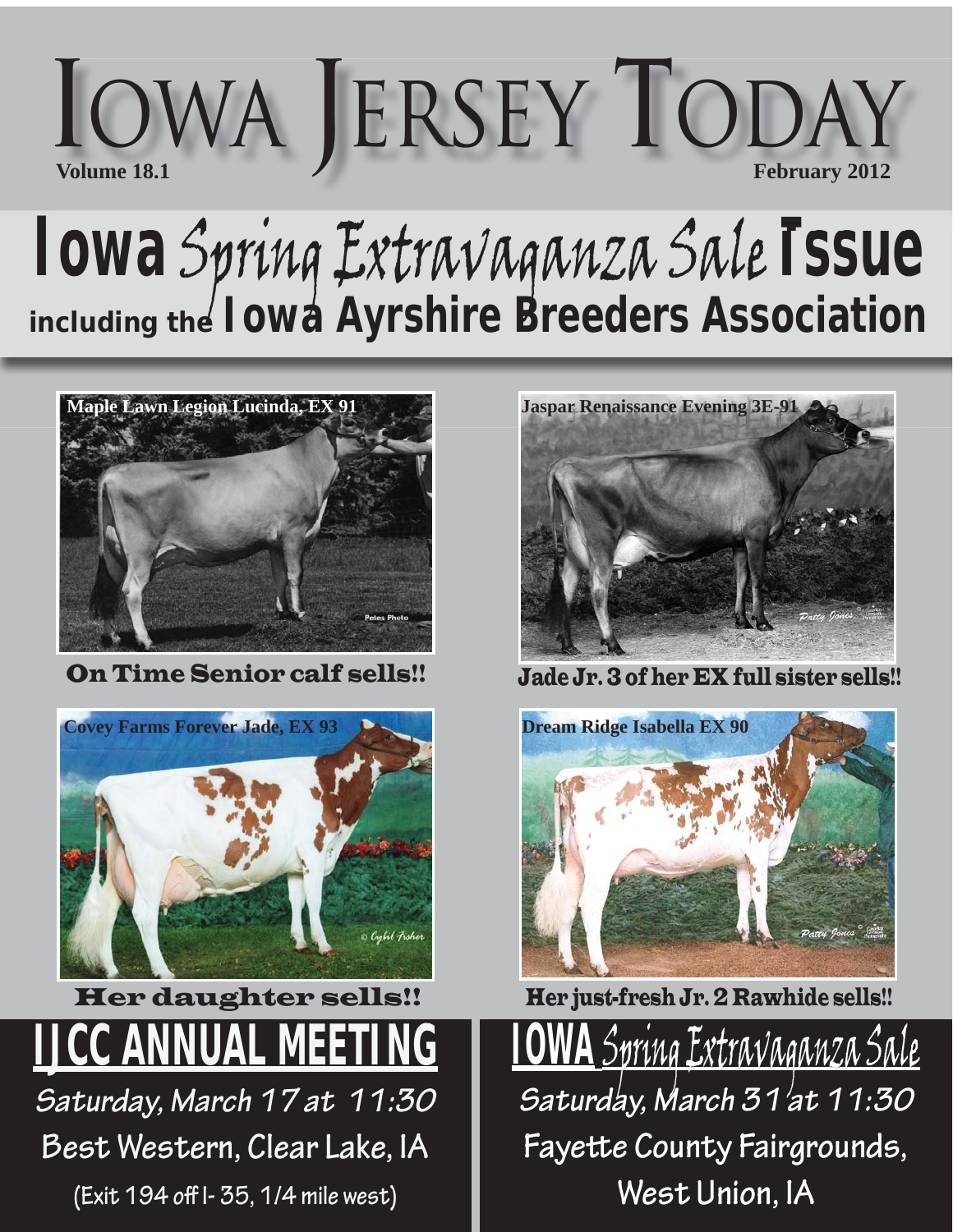**February 2012** *Iowa Jersey Today* **Volume 18.1** 

*Iowa Jersey Cattle Club*  $\tilde{\Omega}$ fficers

**President: Jeff Holtz** 24821 13th St. Maquoketa, IA 52060 563-652-4480

**Vice President: Harvey Metzger** 2187 110th St. Larchwood, IA 51241 712-478-4627

**Secretary/Treasurer: Jennifer Zumbach** 3371 227th Ave. Hopkinton, IA 52237 563-580-8852 \* iowajerseycattleclub@yahoo.com

**AJCA Director: Jerry Spielman** 1892 M Road Seneca, KS 66538 785-336-2581

**AJCA-NAJ Representative: Londa Johnson** 614-296-3621 ljohnson@usjersey.com

Check out our IJCC page on the AJCA website www.usjersey.com! ALSO- see our Jersey page on the ISDA website www.iowadairy.org!

The Iowa Jersey Today is published three times annually by the Iowa Jersey Cattle Club for the Iowa Jersey Cattle Club. All correspondence and submissions should be directed to the IJCC.

 **New Subscription Rates are \$15 for one year & includes an associate membership in the Iowa Jersey Cattle Club, and \$25 for one year and includes an active membership.** Checks should be made out and sent to the **Iowa Jersey Cattle Club** Jennifer Zumbach 3371 227th Ave. Hopkinton, IA 52237 **Phone**: 563-580-8852

## Iowa Jersey Today Advertising Rates

There are several sizes to accommodate any need. Please contact Jennifer Zumbach if you have any questions.

#### **Next issue will go out in May-June 2012.**

| <b>Farm Business Ads</b>     | <b>Company Ads</b>           |  |  |  |  |
|------------------------------|------------------------------|--|--|--|--|
| Full Page--<br>\$50          | Full Page-\$100              |  |  |  |  |
| $\frac{1}{2}$ Page--<br>\$35 | \$70<br>$\frac{1}{2}$ Page-- |  |  |  |  |
| $\frac{1}{4}$ Page--<br>\$30 | 1/4 Page-- \$60              |  |  |  |  |
| Credit card--\$25            | Credit card--\$50            |  |  |  |  |
|                              |                              |  |  |  |  |

THREE Full Page Farm ads are only \$130 if paid in full with first ad. Three Company ads are \$285 if PIF with 1st ad.

*On the Cover*

Get ready for our Meeting (March 17) and Sale (March 31)!

#### *Calendar of Events*

March<br> $\frac{17}{17}$ 

- 17 IJCC Annual meeting, Best Western, Clear Lake, IA 11:30 meal, meeting to follow.<br>
11 Iowa Spring Extravaganza Sale, West Union, Fayette County fairgrounds 11:30
- 31 Iowa Spring Extravaganza Sale, West Union, Fayette County fairgrounds 11:30
- June IJCC Summer Picnic, Kunde Jersey Farm, Manchester, IA. date TBA August
	- 9 Iowa State Fair Junior Jersey Show<br>11 Iowa State Fair Open Jersey Show
	- Iowa State Fair Open Jersey Show

September

14 National Cattle Congress Show, Waterloo, IA

#### *Table of Contents*

|                                                                                    | 2  |
|------------------------------------------------------------------------------------|----|
|                                                                                    | 2  |
|                                                                                    | 2  |
|                                                                                    | 3  |
|                                                                                    | 3  |
|                                                                                    | 3  |
|                                                                                    | 3  |
|                                                                                    |    |
|                                                                                    |    |
|                                                                                    | 5  |
|                                                                                    | 8  |
|                                                                                    | 11 |
|                                                                                    | 20 |
|                                                                                    | 20 |
|                                                                                    | 21 |
| 2013 Iowa State Fair Open Show Judge nomination form ----------------------------- | 23 |
|                                                                                    | 23 |
|                                                                                    | BС |
|                                                                                    |    |

### *Index to Advertisers*

|                                                      | Knapp Time Jerseys ---------------------- 18   |      |
|------------------------------------------------------|------------------------------------------------|------|
| Alta Genetics ----------------------------------- BC | Kunde Jersey Farm ---------------------- 9     |      |
| Cinnamon Ridge Dairy --------------------- 23        | Lyon Jerseys --------------------------------- | - 17 |
| Covington Jerseys ------------------------------- 10 | Multi Rose Jerseys -------------------------   | - 19 |
| Far View Jerseys ------------------------------ 21   |                                                |      |
| Frosty-Rock Holsteins ---------------------- 14      | Ski Pal Ayrshires --------------------------   | - 16 |
| Hei-Bri Jerseys -------------------------------- 15  | Strottmann Jerseys -----------------------     | 23   |
| Holtz View Farm ---------------------------- 12      | Summit Farm ----------------------------       | - 13 |
| Iowa Ayrshire Breeders Association ---- 6            |                                                |      |
|                                                      |                                                |      |

#### IOWA JERSEY CATTLE CLUB MEMORIAL SCHOLARSHIP

The object of this scholarship is to help further the education of worthy IJCC Junior members. It is awarded during the annual IJCC Summer Picnic annually. It is funded by:

1. A special trust fund set up by the club and overseen by the Secretary-Treasurer

2. Donations received from individuals commemorating former (or current) IJCC members  $\&$ the Jersey Community.

Donations have been made and the scholarship is given in the name of the following people (denotes contributor): Howard Lyon (Lyon family), deceased members (IJCC), John Taylor (IJCC), James Stock (IJCC), Eric Krekel (IJCC), Frieda Gates (IJCC), Ivan Gates (proceeds from a picture which was sold), Frank Scott, Pam Storbeck (IJCC, family), Joe O'Neil (IJCC), Jacob Pleis (IJCC, family), L. Claire Gates ('05 Iowa Jersey Sale donations, family, IJCC), Earl Lyon (IJCC), Robert Cline (IJCC), Joyce Muller (IJCC, family) and Gene Krekel (IJCC, Lyon Jerseys), Helen Lyon (IJCC, Robert Lyon, Lyon Jerseys), Russell "Bud" Lyon (IJCC, Lyon Jerseys), Ryan Graber (IJCC), Mary June Metzger (IJCC), and Brodie Lantzky (IJCC), Don Bauwens (IJCC), Anna Mary Kunde (IJCC), Norma "Duffy" Lyon (IJCC, Dennis and Cheryl Cline, Dave and Jennifer Zumbach, Lyon family-Duffy memorial), and Wendell Nicklin (IJCC). The IJCC donates money toward the scholarship in lieu of sending flowers for the services. Thank you to all who make this scholarship possible by contributing in memory of IJCC members and members of the Jersey Community. Please contact Jennifer Zumbach for information about the IJCC Memorial Scholarship.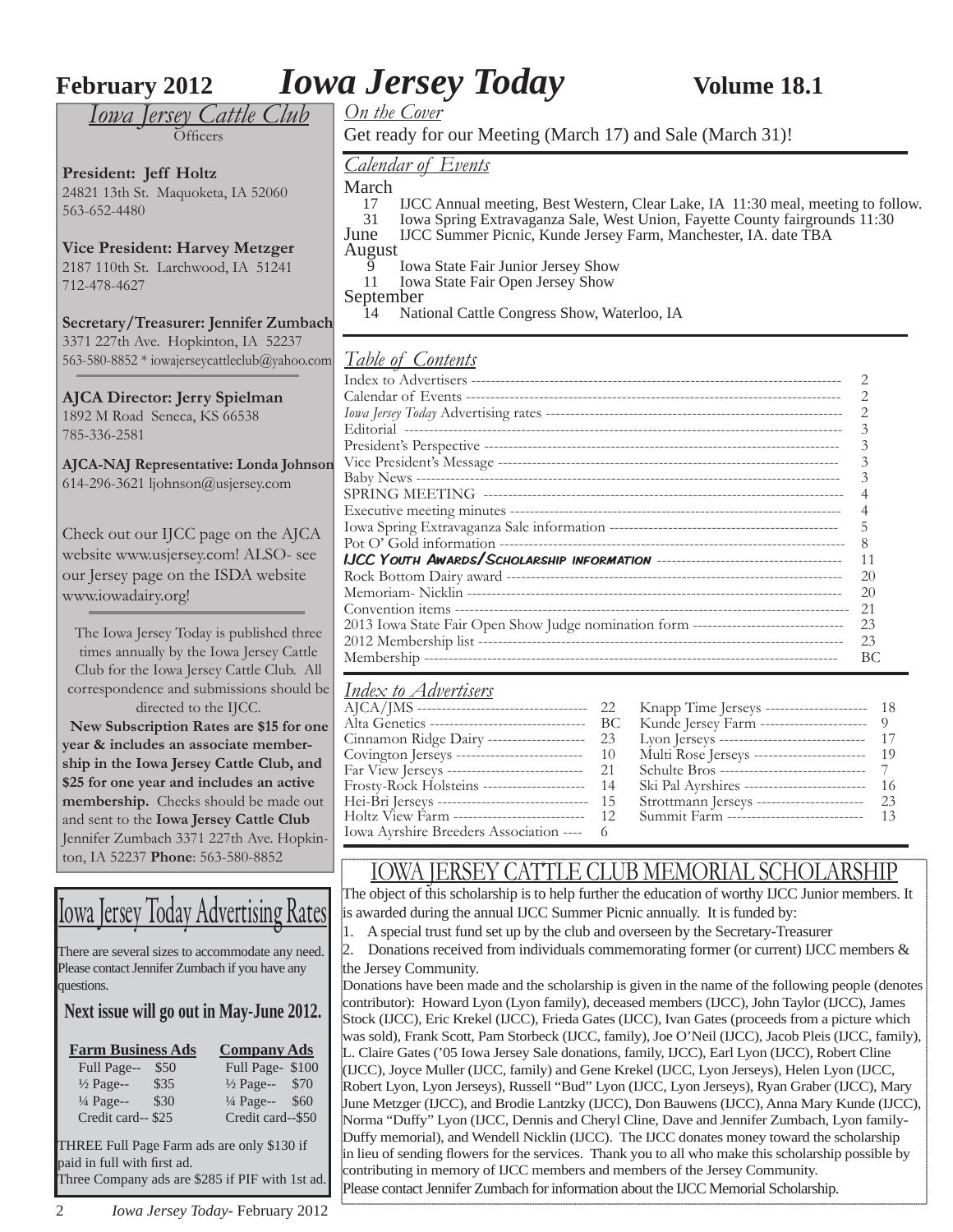

#### **President's Perspective**

Hope that this issue finds you all well and hopefully enjoying the great Wwinter we have had. After last year we all needed a break. With the easy winter we have had you all should be caught up on all your jobs around the farm. That way I hope to be able to see all of you

at the State Jersey meeting March 17th. We have a lot of items to discuss. The main item we need to discuss is the future of our spring & fall sales. A lot of comments have been made about how they are run. So your comments are greatly needed. If we are to make changes we need to make those changes now.

Also it would be great to see as many of you at the state sale in West Union on March 31st. There will be something for everybody, so come and spend the day and hopefully take one or two head home. The Pot of Gold heifers will available to all youth 7-20 years old. Lets get the word out and help to put this sale as one of the best in the Midwest.

Also, I would like to announce I will be seeking another term as your president and would appreciate your vote.

With that I had better get this off to Jennifer ASAP before I get the call. Hope to see as many of you at either the spring meeting or the state sale.

Until next time, *Jeff Holtz*

SECRETS TO THE GOOD LIFE: Do the best you can, whatever arises. Be at Peace with yourself. Find a job you enjoy. Live in simple conditions. Contact nature everyday, feel the earth under your feet. Take physical exercise through hard work. Don't worry. Live life one day at a time. Share something everyday with someone else; If you live alone, write to someone, Give something away. Help someone, somehow. Take time to wonder at life. See humor when you can. Observe the one life in all things. Be kind to creatures.



 *Braylen Luke* was born 11-27-11 to Kevin and Mariselle Cline, Minneapolis, MN. Grandparents are Dennis and Cheryl Cline, Decorah, IA. *Lena Marie* was born 11-12-11 to Dana and Kary Metzger, Rock Rapids, IA. She weighed 7 lbs 3 oz. and was 19 inches long. Lena was welcomed home by siblings Jeremy, Daniel and Heidi. Grandparents are Marvin and Joleen

Metzger, Rock Rapids, IA.

#### **Vice President's Message**

We are thankful for a nice, mild, open winter which we have been blessed with this far.

 I would like to encourage our IJCC membership to come out and support our upcoming club activites. On March 17th in Clear Lake is our Spring Meeting. We hope to have a good

turn out for that.

 The Iowa Spring Extravaganza Sale is Sat. March 31, 2012 in West Union, IA. We encourage Jersey breeders to consign some of your best for this. We are once again having our Hawkeye Pot of Gold Sale with outstanding heifer consignments available only to Juniors 7 to 20 years old. Those of us with producing herds should consider shipping a few old culls (at record prices) and come replace them with outstanding springers available sale day.

Until Next Time, *Harvey Metzger*



#### **Editorial**

 As I sit to write this- it's misting outside. Doesn't really even seem like we've started winter in this part of the state yet, and already we're thinking of spring. We've got a lot to think about!

We are looking forward to seeing

many of you to at the Annual Spring meeting. We scheduled it a week later this year to hopefully miss any bad weather. Please bring you family for the buffet lunch and enjoy the conversation and club discussion. We will make sure to get through the club business quickly to make sure you have enough time to get back home for milking.

 My thoughts from last year still hold true "Thank you to our advertisers for supporting this publication and the IJCC. Your continued support makes this a magazine that hundreds of people look forward to receiving three times a year. I receive many compliments on it and several people tell me they put down what they are doing as soon as it comes; that's due to your continued involvement. Iowa is host to many great Jersey herds. If you would like to begin advertising, please let me know."

 Make sure to send your 2013 Iowa State Fair judge nominations to President Jeff Holtz. Those will be voted on at the Spring meeting. Information is on the inside back cover. There are many Jersey Youth opportunities coming up- I've listed some on page 11. Please take advantage of them!

 We plan to host the summer picnic at Kunde Jersey Farm, with a date announced in the spring issue. It will probably be in June so it's not interfering with county fairs. Also I'm expecting the end of July again- so the sooner the picnic, the better!! We moved into a double 12-parallel parlor in 2009, have since renovated our tie-stall barn to free-stall and put up a heifer shed at Michael's farm up the road. We would be proud to show you around!

Proudly yours, *Jennifer Zumbach*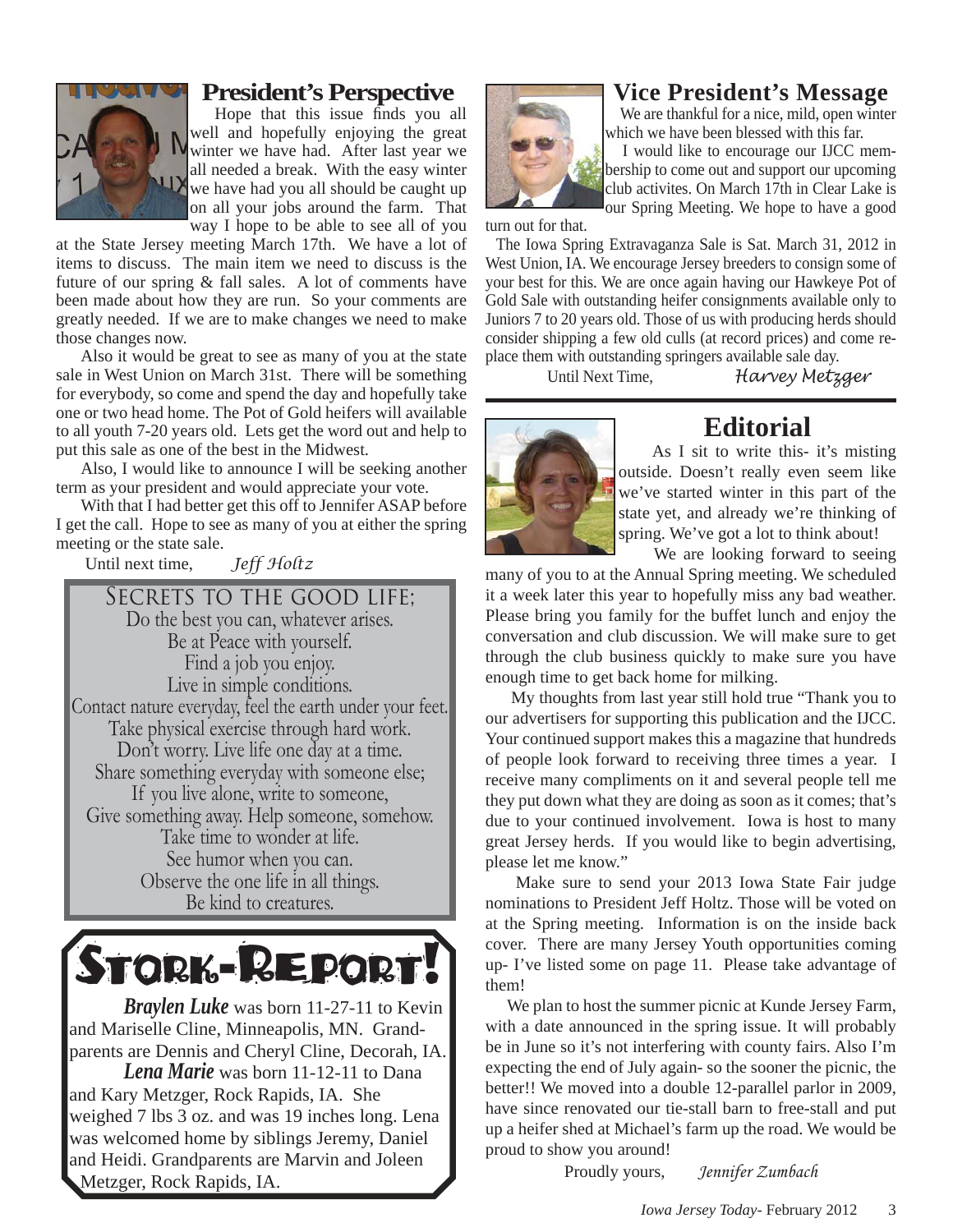# **2012 IJCC SPRING MEETING**

The Annual Meeting of the Iowa Jersey Cattle Club will be held on

## *Saturday, March 17th* at the *Best Western, Veranda Room, Clear Lake at 11:30.*

Buffet meal includes Ckicken Noodle Soup, Baked Potato Bar with Sour Cream, Butter, Chives, Bacon Pieces, Cheddar Cheese Sauce, Steamed Broccoli, & Chili, Tossed Salad with assorted toppings and dressings.

#### *Topics up for discussion*

*• State Sale*

*• Pot O' Gold Sale*

*• Selection of 2013 IA Jersey Show judge*

*• Other future IJCC activities*



*Please join us for the meal, conversation and discussing the Iowa Jersey Cattle Club business.*

## *2012 Executive Meeting minutes*

The annual IJCC Executive meeting was held on January 26th at 7pm. President Jeff Holtz called the meeting to order, with VP Harvey Metzger and Secretary/Treasurer Jennifer Zumbach present.

The following items were discussed. State Sale will be March 31st at West Union. Jennifer will get information to advertise in the Jersey Journal March issue. Harvey offered to secure consignments from NW Iowa and adjoining states. We will need Jersey volunteers for ringmen and to lead this year. Also, if anyone is interested in helping out the night crew- it would be greatly appreciated. Brian Lantzky joined the conversation for discussion about the Pot O' Gold sale consignments. He would like to get away from a group of people selecting the cattle and try to genomic test the POG animals and take the top four ranked in an area chosen by the committee. He felt this would be a non-bias way to select the animals. The others nominated would have the choice of still consigning the animal on the main sale or not. Due to the timeline of testing, action needs to be taken quickly. Animals nominated for the POG sale need to be tested by Feb 10th in order to get the results back by March 6th- to be included in the sale catalog. Jennifer will send an email out quickly with all of this information included. The committee is looking for heifers born June-August 2011.

The Annual Spring meeting will be held on March 17th at Mason City, Best Western at 11:30 am, with buffet meal prior. Jennifer will send out a post card with membership, meeting and sale information included.

The Iowa State Fair Open Show judge will be Robert Yeoman, Dover, OK. The other 2 options declined for this year. Jennifer will again include a form in the February IJT for people to send in their nominations for 2013 judges. We believe the ISU Dairy Science Club will again be running the Jersey Boulevard of Breeds, but have not heard for sure.

The 2012 budget and 2011 finances were reviewed and will be brought to the Spring meeting for club approval.

Summer Picnic host- Jennifer volunteered to host at Kunde Jersey Farm this summer. A double 12 parallel parlor was built in 2009, the old tie-stall barn has been retrofitted into free-stalls, and a heifer shed was just constructed this fall at Michael's home 1 mile from the main farm. It will probably be held in June- a date will be announced later.

A nomination was sent in this year for Lyon Jerseys- Master Breeder. Jennifer Zumbach or Michael Kunde were not sent in for Young Jersey Breeder since Jennifer is expecting in July, but one or both will be sent in next year.

IJCC Youth award winners Eric Metzger and Jordan Hanson will be nominated for the 2012 AJCA Youth Achievement contest. Kara Maxwell will also be eligible since she place in the top ten on the 2011 contest.

The meeting was adjourned at 7:58pm. Respectfully submitted, Jennifer Zumbach, IJCC Secretary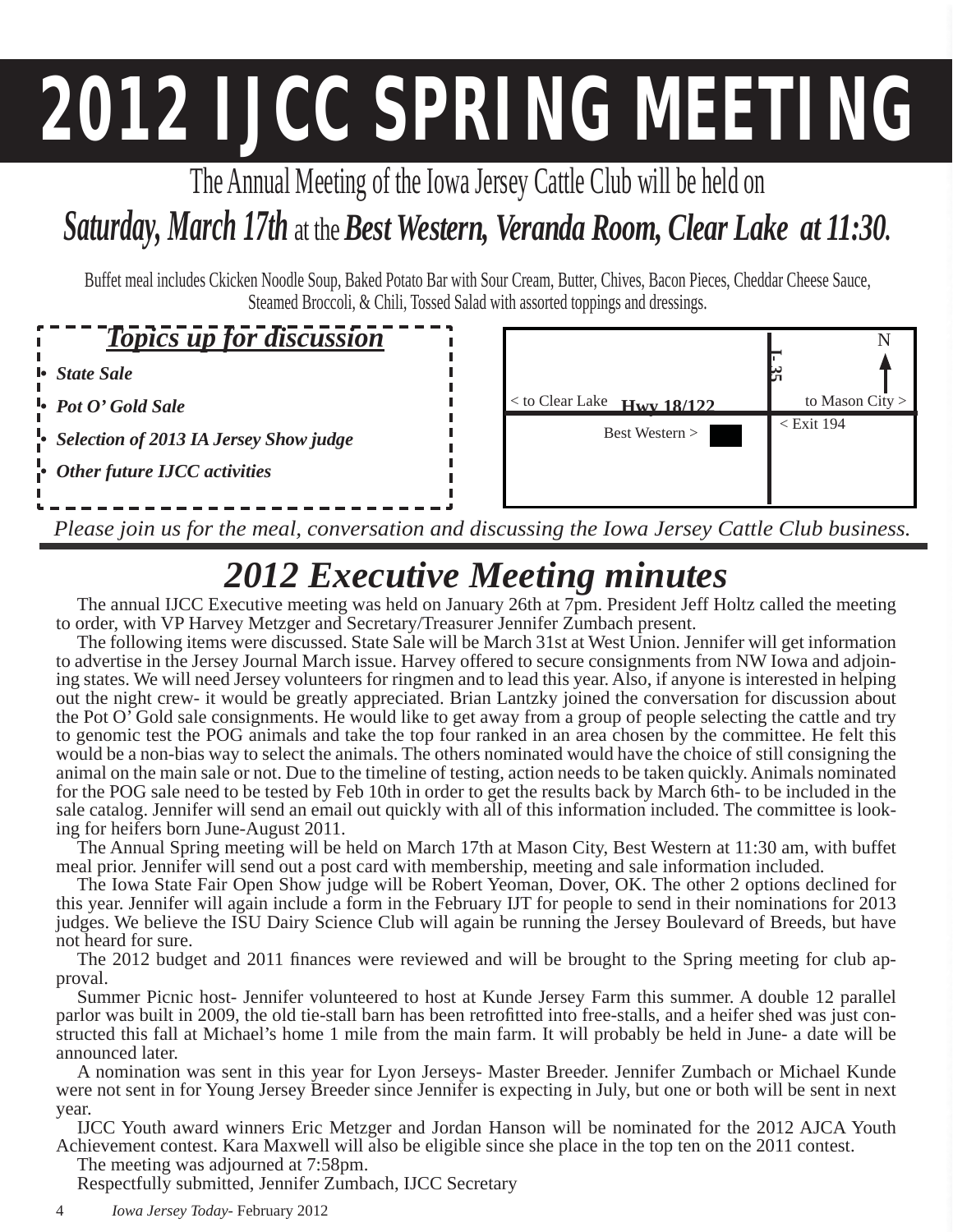Hawkeye **Pot O' Gold**

 The Hawkeye **Pot O' Gold Sale** is open to all Juniors between the ages of 7 and 20 (inclusive) on January 1 of the sale year.

 The members of the Iowa Jersey Cattle Club established the Hawkeye Pot O' Gold Sale to provide Juniors the opportunity to purchase outstanding heifers for both type and production for the foundation of their future herds and a chance to win back some of their purchase price by doing a good job of raising and milking their animal.

Twenty-five percent (25%) of the gross of these sales will be set aside as a Pot O' Gold fund. This will be awarded to the Juniors whose calves purchased in this sale have the highest Combined Fat and Protein actual pounds, provided they calve before reaching 30 months of age. Records must be made on DHIA, regularly, organized DHI or any form of test recognized by the IJCC Pot O' Gold Committee.

 All heifers must be tested in the DHI or DHIA herd owned by the purchaser, parent or legal guardian – except in the event this is not possible, a written request may be made to the Committee for permission to test the heifer in another herd in an adjoining county or area. Loss, death or transfer of ownership of any purchase before the record is completed eliminates that heifer and owner from the competition. The 1st Place animal's owner will receive 50% of the Pot O' Gold fund and the remainder of the heifers completing the contest qualifications will receive compensation.

*Contact Brian Lantzky with questions heibri@iowatelecom.net 563-379-1372* 

|                                                                                                                                                                                                                                                                                                                                                                           | <u> 2012 Consignments</u>                                                                                                                                                                                                                                                            |  |  |  |  |
|---------------------------------------------------------------------------------------------------------------------------------------------------------------------------------------------------------------------------------------------------------------------------------------------------------------------------------------------------------------------------|--------------------------------------------------------------------------------------------------------------------------------------------------------------------------------------------------------------------------------------------------------------------------------------|--|--|--|--|
| <b>Summetz Redwood Dayra</b><br>BORN 08/04/2011<br>Dam: Summetz Vinny Donica Dara, VG 80%<br>2-01 155 8435 5.7 477 3.9 326 RIP<br><b>Gdam: Summetz Country Daphne Donica, Des 78%</b><br>2-08 243 12230 5.0 614 3.6 446<br>ME 20470<br>1118<br>791<br>$Diff$ Hdmts +815<br>$+171$<br>$+86$                                                                                | <b>RAS Hidalgo Sasha</b><br>BORN 06/22/2011<br><b>Dam: RAS Levy Sandy Sachet</b><br>3-01 223 DIM 7,379 253 3.4F 263 3.6P<br>Projected ME 9,845 355F<br>355P<br><b>Granddam: RAS Prince Sophie Sally</b><br>4-09 297 DIM 12,000 491 4.1F 448 3.7P<br>Projected ME 11,518 476F<br>435P |  |  |  |  |
| <b>Consignor Summit Farm, Lester, IA</b>                                                                                                                                                                                                                                                                                                                                  | <b>Consignor Rachel (Stammeyer) Lewey, Sumner, IA</b>                                                                                                                                                                                                                                |  |  |  |  |
| <b>GR Hei-Bri Impuls Ramey</b><br>BORN 06/12/2011<br>Dam: PR Hei-Bri Grieves Raney, VG 83%<br>1-11 230 12418<br>601<br>461 RIP<br><b>ME</b><br>20230<br>1015<br>764<br><b>Granddam: PR Hei-Bri Whisper Rainbow, VG 85%</b><br>1-09 297 10280 4.9 507 3.9 406<br>2-08 247 11390 4.6 529 3.7 421<br>ME Avg 2L 15233<br>715<br>577<br>Consignor Hei-Bri Jerseys, Hawkeye, IA | <b>Juniors 7-20</b><br>take a look at building your<br>herd and possibly earning<br>money back in the future!<br><b>Purchase one of these fine</b><br>heifers at the 2012 Sale!                                                                                                      |  |  |  |  |

8 *Iowa Jersey Today*- February 2012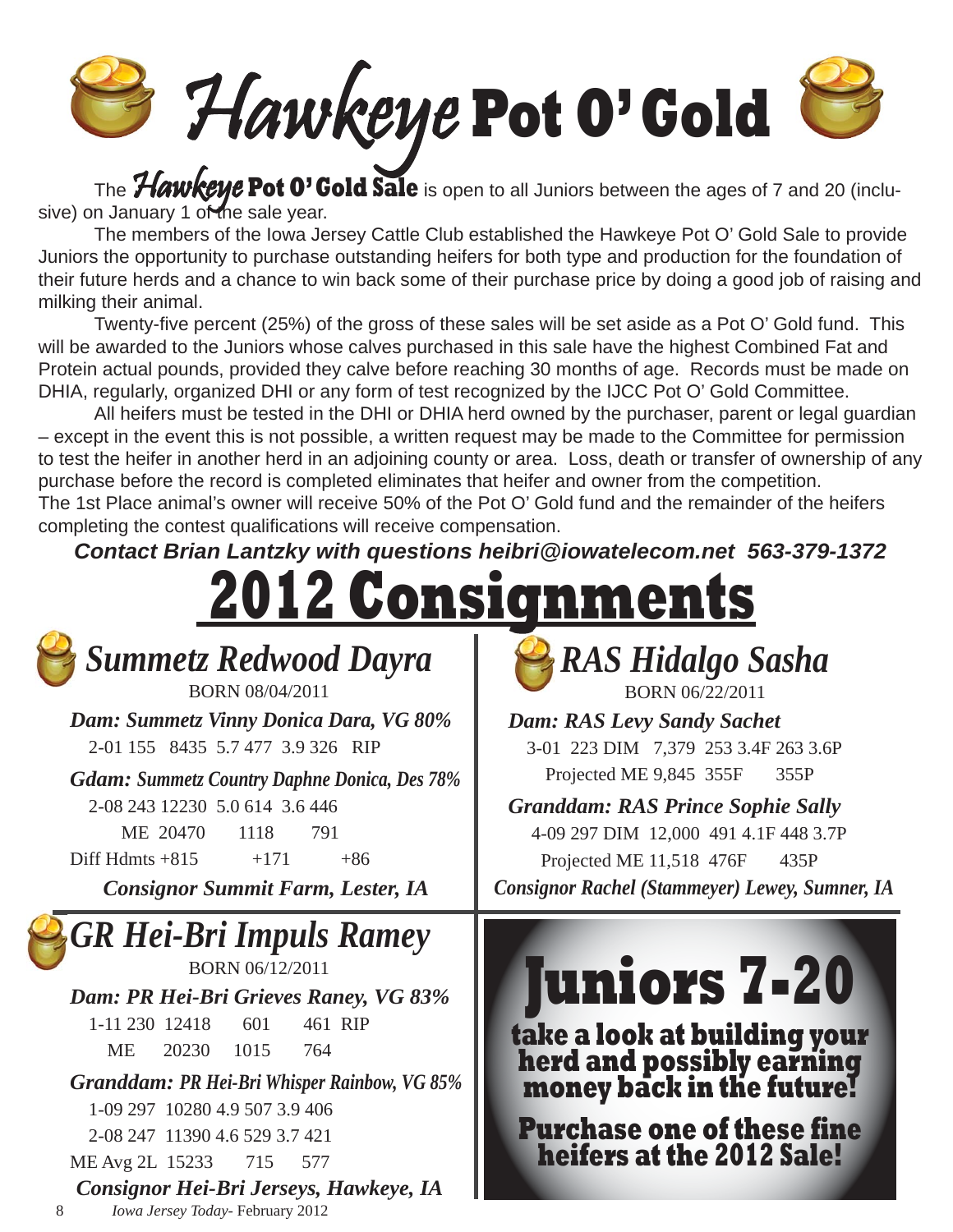# Iowa Jersey Cattle Club Youth Awards

- *Iowa Jersey Breed Award- Youth ages 16 to 19 encouraged to apply. The application is judged by the IJCC Executive Committee.* It is available to any IJCC Junior member who has an outstanding Jersey Youth career. *The winner of this award receives a Jersey heifer calf and is then nominated for the National Jersey Junior Achievement Contest this fall.*
- *Iowa Jersey Cattle Club Annual Memorial Scholarship* is awarded to an Iowa Jersey youth planning to or attending an institution of higher learning (two or four year school). The winner is also nominated for the National Jersey Junior Achievement Contest this fall. Applications are available upon request. *The Scholarship is \$500, paid at end of first collegiate semester.*
- **Iowa Jersey Princess** You must be between the ages of 16 and 21, and involved in raising Jerseys. As Iowa Jersey Princess, you will have the opportunity to represent the Jersey Breed in the Iowa Dairy Princess Pageant this August. You will be asked to hand out ribbons during the Iowa State Fair Junior & Open Jersey Shows and help at the State Jersey Sale. Additionally you will be eligible to represent Iowa at Louisville in November in the National Jersey Queen Contest.

## ALL STATE APPLICATIONS ARE DUE JUNE 1st. *If you are interested in applying for one of the*

*above Iowa Jersey Cattle Club Youth awards, please obtain an application online http://jerseysites.usjersey.com/ iowajerseys/activities.htm or by contacting the Jennifer Zumbach at iowajerseycattleclub@yahoo.com or 563-580-8852.* 

*You must be an IJCC Junior member- if you are not yet- send \$1 Junior Membership to IJCC- Jennifer Zumbach 3371 227th Ave. Hopkinton, IA 52237 by June 1st. All State awards will be announced at the Summer IJCC Picnic.*

### **AJCA JERSEY SCHOLARSHIP APPS. DUE JULY 1**

The AJCA Scholarship Program provides financial support for Jersey youth enrolled in colleges or universities or, in some cases, youth seeking hands-on experience in the development and management of Registered Jersey™ cattle.

 Applicants must be a junior or life member of the American Jersey Cattle Association upon submitting their application. A minimum grade point average of 2.5 (on a 4.0 scale) is required to apply for these scholarships. A copy of the applicant's high school or college transcript must be included with the application form.

 The largest award is the Russell–Malnati Scholarship for Advanced Studies of \$5,000. Undergraduate students who have completed *at least* one-half of coursework credit hours required for a degree in dairy science, animal science *(dairy emphasis)*, large animal veterinary practice, dairy production or manufacturing, or dairy product marketing, and graduate students in those program areas are eligible to apply.

The William A. Russell Memorial Scholarship of \$1,000 will be presented to a student who will begin a program of study at an accredited college or university in the fall of 2012.

The Cedarcrest Scholarship of \$1,000 will be awarded to an undergraduate or graduate student seeking a degree in large animal veterinary practice, dairy production, dairy manufacturing, or dairy product marketing.

 The V. L. Peterson Scholarship and Paul Jackson Memorial Scholarship will be awarded to students who have completed at least one year of college or university work.

 Also to be awarded is the Bob Toole Jersey Youth Award, which can be used for either college expenses or a well-defined practical experience related to breeding, developing and showing Registered Jerseys™.

Residents of Georgia, Florida, North Carolina, South Carolina, Tennessee and Virginia who are at least high school graduates, but not older than 36 years of age as of January 1, are eligible to apply for the Reuben R. Cowles Jersey Youth Award. Applicants must state whether the award money will be used for to support their education or to fund a trip to the All American Jersey Show and Sale, the AJCA-NAJ Annual Meetings or other Jersey educational activities.

Applications for the 2012-13 scholarships will be posted on the USJersey website at www. usjersey.com/Youth Program/scholarshipinfo.html.

Applications and transcripts must be received at AJCA office at 6486 E. Main Street, Reynoldsburg, OH 43068-2362 no later than July 1, 2012. For more information, contact Dr. Cherie Bayer, AJCA Director of Development, at 614/861-3636.

**MANY IOWA YOUTH HAVE RECEIVED ONE OF THE NATIONAL SCHOLARSHIPS IN THE PAST. DON'T PASS UP THIS OPPORTUNITY - APPLY TODAY!**

## *NDB Scholarship Apps. due April 15th!*

Applications are being accepted for 20 college scholarships that are awarded by America's dairy producers, through the *National Dairy Promotion and Research Board (NDB)*. NDB helps fund the programs and initiatives of Dairy Management Inc.™, which manages the national dairy checkoff program. Scholarship criteria include academic achievement, a career interest in a dairy-related discipline, and demonstrated leadership, initiative and integrity. The value of 19 of the scholarships is \$1,500. In addition, the NDB awards one \$2,500 James H. Loper Jr. Memorial Scholarship to the outstanding scholarship recipient. Supporting Points:

•Eligible undergraduate students (sophomore through senior) enrolled in college/university programs that emphasize dairy can apply.

• Majors include: communications/public relations, journalism, marketing, business, economics, nutrition, food science, and agriculture education.

• Interested students can download an application http://www.dairycheckoff. com/AboutUs/Pages/Scholarship.aspx. Completed applications and all required documentation should be submitted to the **NDB c/o Jolene Griffi n, DMI, 10255 W. Higgins Road, Suite 900, Rosemont, IL 60018-5615, by April 15.**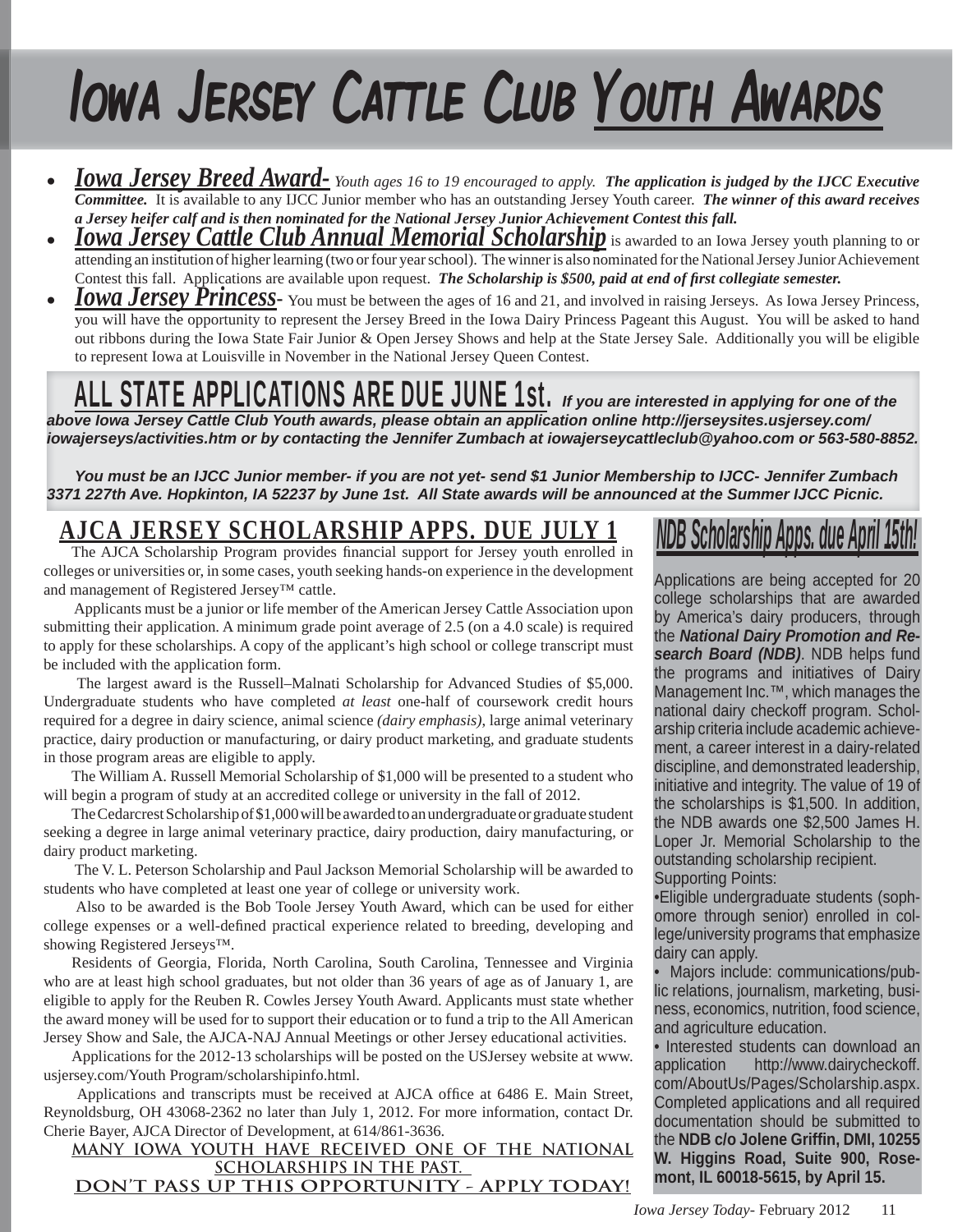## *ROCK BOTTOM DAIRY RECEIVES TOP AWARD FOR HERD REPRODUCTION*

Few production aspects contribute to a dairy's profitability more than exceptional herd reproductive performance, and no dairy has received a higher honor for that performance than the Bakker's at Rock Bottom Dairy in Rock Rapids, Iowa. Dairy owner Bernie Bakker and dairy manager Dan Bakker recently received the platinum award at the 2011 Dairy Cattle

Reproduction Council (DCRC) Annual Meeting in Kansas City, MO.

Rock Bottom Dairy was one of only four dairies in the country to receive the platinum award, which recognizes dairy operations that lead the industry in management, biology and culling. For Bernie, the award was evidence that attention to detail increases herd pregnancy rate and profitability.

"Reproduction has such a huge financial impact, and it's an area where dairies can really improve their economics," Bernie said. "Reproduction is also a huge challenge. Getting cows pregnant in a timely manner is one of the biggest production challenges."

Superior herd reproductive performance is difficult to achieve because many factors contribute to success or failure. At Rock Bottom Dairy, overall dedication and consistency are essential to the success of their program.

"It's a lot of things. Pregnancy rate is not one thing, but a lot of things put together," Bernie said. "It's putting together a quality breeding program and be-



ing meticulous about that program. Good nutrition is also essential as well as quality semen and AI technician."

Bernie purchased an existing 100-cow dairy in 2002 and grew it to its current size of 1,100 Jersey cows. Rock Bottom Dairy maintains a rolling herd average of 17,800 pounds of milk. Extensive production data were analyzed by a panel of judges on every cow that calved during the course of the year to determine the award winners. Other award levels include gold, silver and honorable mention. Altogether, 16 dairies were recognized by the DCRC in 2011.

After the recognition, which included a feature in the Nov. 2011 issue of Hoard's Dairyman, Bernie summed it all up in his typical subdued Midwestern way. "It's kind of nice to see the reward for a lot of hard work," he said.

Bernie also owns Bakker Consulting, a distributor of Ralco Animal Health products, and Ralco is the core nutrition at Rock Bottom Dairy.





*Wendell Earl Nicklin, 86,* of Prairie Hills Assisted Living Center in Ottumwa, formerly of rural Floris, died at on Friday, Jan. 13, 2012, at Hospice of Wapello-Davis Counties in Ottumwa.

He was born July 8, 1925, in Davis County southwest of Selma to Carroll E. and Reva Stagers Nicklin. He married Dorothy M. Talley Oct. 3, 1948, at her parents' home near Floris.

Wendell grew up on the family farm in Davis County and also lived in Selma and Douds as a youth. He attended White Elm rural school and Selma and Douds-Leando Consolidated Schools, graduating from Douds as valedictorian of the class of 1942.

He worked at Barker Mercantile, Douds, for a year and then entered the U.S. Navy, where he became a pilot. Upon

release from active duty, he returned to the farm where he and his father raised and showed pure-bred Jersey cattle, which they showed at various local fairs, the Iowa State Fair and other state fairs and shows.

He served two terms as president of the Iowa Jersey Cattle Club and a term as secretary-treasurer. He was also on the show planning committee of the American Jersey Cattle Club and was an accredited dairy cattle judge.

Wendell was a U.S. Mail rural carrier out of Selma and Douds post offices for a total of 38 years and earned the million mile safe driving award.

As a youth, he joined Douds Methodist Church and later transferred to Selma United Methodist Church, where he served in numerous capacities including 46 years as teacher of the adult Sunday School class.

He was also a certified lay speaker and was active in Van Buren Cooperative Ministries. He was a member of Fairfield Camp of Gideons International, served many years as president of the camp and had been a Gideons speaker. He was a 65-year member of John Hyson Reneker Post No. 494, American Legion, Douds, and had been a member of Douds Community Club, Davis County Extension Council and Davis County Republican Central Committee.

Wendell loved mountain hiking, climbing and backpacking in Colorado, Idaho, Wyoming, Montana and Alberta, Canada.

Surviving are his wife of Good Samaritan in Ottumwa; three sons, Michael Nicklin (Rebecca) of Bozeman, Mont., William Nicklin (Linda) of rural Floris and Daniel Nicklin of Des Moines; a daughter, Marcia Nicklin (David Stern) in Italy; six grandchildren; other relatives and friends.

His parents preceded him in death.

Funeral services were at Selma United Methodist Church; with Rev. Ann Donat officiating. Burial at Memorial Lawn Cemetery in Ottumwa. Memorials to Selma United Methodist Church may be mailed to the family at 32143 155th St., Floris, Iowa 52560.